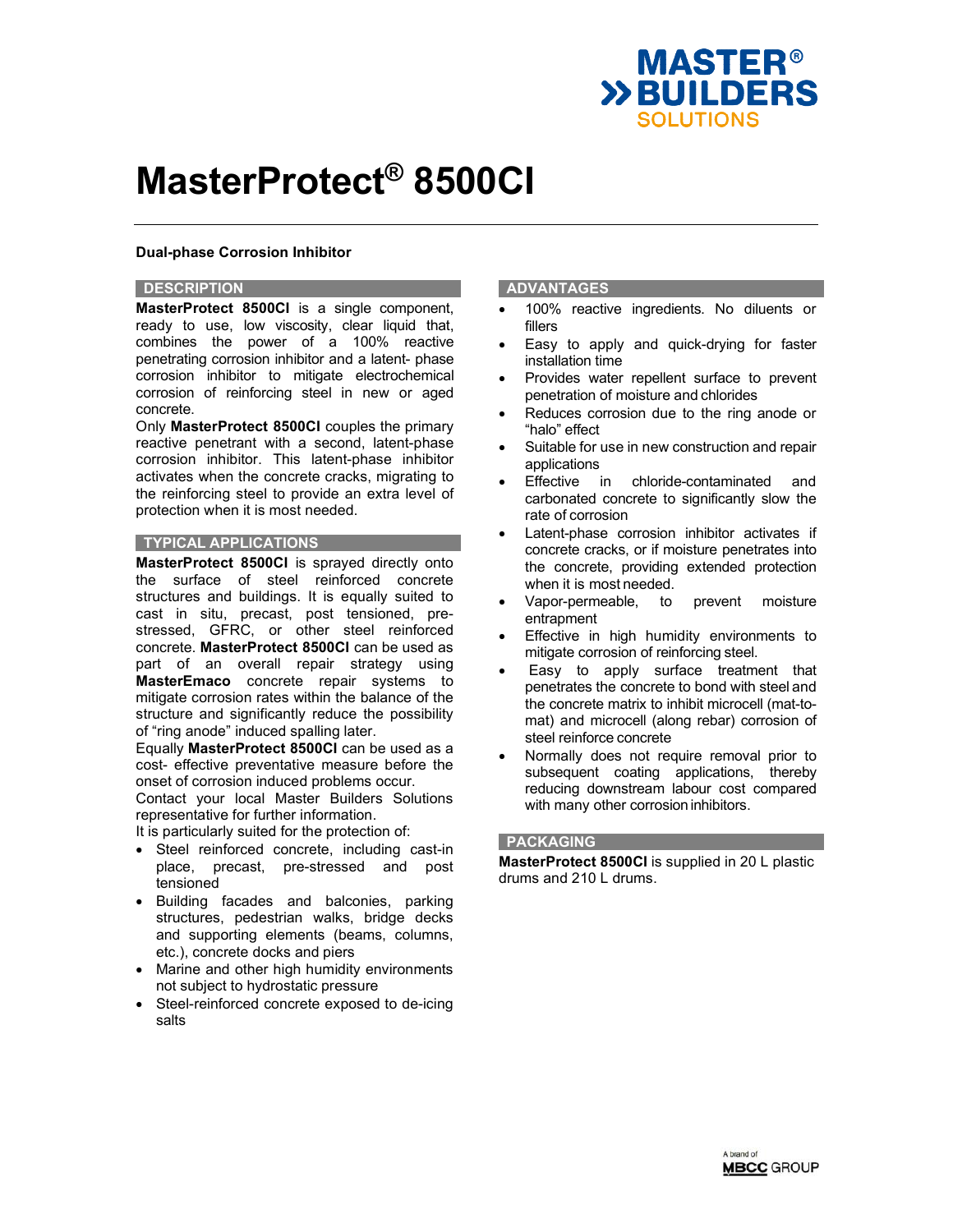

### **STANDARDS**

**MasterProtect 8500CI's** superior performance has been proved by several independent test reports.

| <b>Test Method</b>   | Description                                                                                                           |
|----------------------|-----------------------------------------------------------------------------------------------------------------------|
| <b>ICCET Testing</b> | Evaluation of performance of<br>the surface applied corrosion<br>inhibitors under chloride<br>attack and carbonation. |
| ASTM G109            | Determines corrosion effects of<br>steel<br>reinforcement in concrete when<br>exposed to chloride<br>environments     |
| FHWA-HRT-07-043      | Corrosion tests on cracked<br>concrete beams exposed to<br>chlorides                                                  |
| M-82 Testing         | Evaluates the performance of<br>corrosion mitigation<br>technologies in concrete repairs                              |
| <b>ASTM C 876</b>    | Measures corrosion potentials<br>of uncoated reinforcing steel in<br>concrete                                         |
| <b>EIS Testing</b>   | <b>Electrical Impedance</b><br>Spectroscopy for measuring<br>corrosion rates on reinforced<br>concrete elements       |



## **TYPICAL PROPERTIES\***

| <b>Characteristics</b>                                                                                                                                | <b>Test Method</b> | <b>Results</b>                    |
|-------------------------------------------------------------------------------------------------------------------------------------------------------|--------------------|-----------------------------------|
| <b>Chemical Base</b>                                                                                                                                  |                    | Silane                            |
| Color                                                                                                                                                 |                    | Clear to light amber              |
| Density (23°C)                                                                                                                                        | <b>DIN 51757</b>   | $0.88$ g/cm <sup>3</sup>          |
| Viscosity $(24.6^{\circ}C)$                                                                                                                           | Anton Paar MCR 301 | 0.82 cP                           |
| Flash Point                                                                                                                                           | <b>EN ISO 2719</b> | $>60^{\circ}$ C                   |
| Water Absorption and Alkali Resistance (Concrete type C (0.45)<br>Serie A) compared with the untreated specimen after immersion in<br>alkali solution | EN 13580           | $< 7.5\%$<br>< 10%                |
| Drying Rate (for hydrophobic impregnation)                                                                                                            | EN 13579           | $> 30\%$                          |
| Application Temperature (ambient and substrate)                                                                                                       |                    | $+5^{\circ}$ C to $+40^{\circ}$ C |
| Resistance Against Freeze - Thaw Salts Stress of Impregnated<br>Hydrophobic Concrete (C (0.70) type)                                                  | EN 13581           | $> 20$ cycles                     |

*\*Typical values obtained under controlled laboratory conditions.*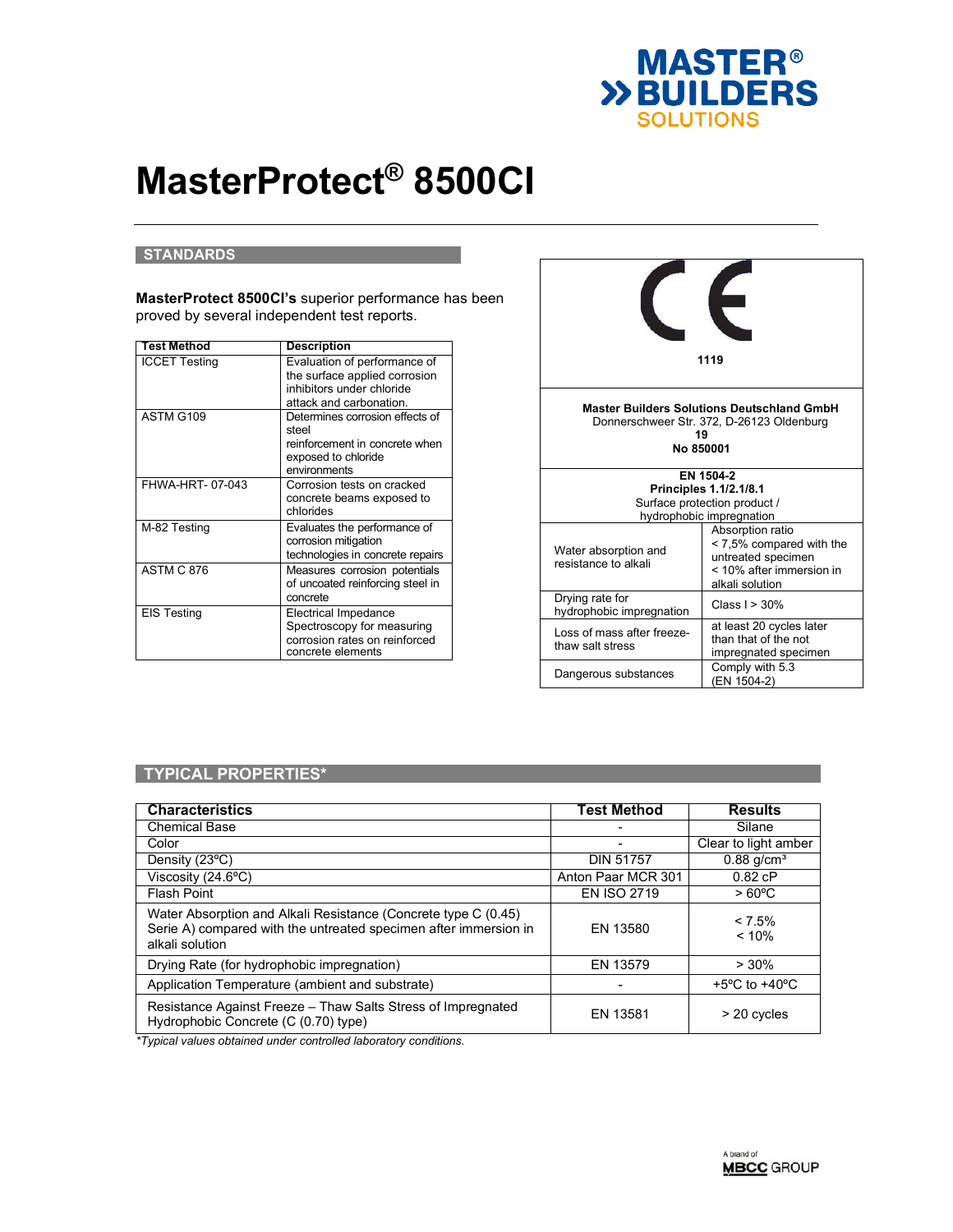

## **TYPICAL PROPERTIES\***

| <b>Evaluation</b>                                               | <b>Property</b>                                                                     | <b>Results</b>                           |
|-----------------------------------------------------------------|-------------------------------------------------------------------------------------|------------------------------------------|
| Alberta B388, Type 1b                                           | Moisture Vapor Transmission Performance<br>Waterproofing Performance After Abrasion | > 75%<br>> 85%                           |
| <b>NCHRP Report 244, Series II</b><br>(Northern Exposure - USA) | Chloride Reduction<br><b>Water Absorption Reduction</b>                             | >88%<br>>88%                             |
| <b>NCHRP Report 244, Series IV</b><br>(Southern Exposure - USA) | <b>Chloride Reduction</b><br>Weathering                                             | >90%<br>No yellowing or<br>discoloration |

*\*Typical values obtained under controlled laboratory conditions.* 

## **APPLICATION GUIDELINES**

### **SURFACE PREPARATION**

New concrete must be properly cured. Concrete should obtain 80% of design strength, which typically takes 14–28 days, depending on mix design.

Concrete surfaces must be dry and cleaned to remove all traces of mould oil, curing compounds, dirt, dust, efflorescence, mould, algae, grease, oil asphalt, paint, lacquers, or other coatings or any other materials that would prevent penetration.

Acceptable cleaning methods include shot or sand blasting, high-medium pressure water blasting, or grinding. An ICRI 310.2R CSP 3 – 5 is preferred for best penetration.

All delaminated, lose or spalled concrete must be removed and repaired with an approved product from the **MasterEmaco** or other approved concrete repair range. Repair mortars must be properly cured and obtain 80% of their design strength.

**MasterProtect 8500CI** can, as an additional protective measure, be applied directly to exposed rebar before repair work commences. Non-moving shallow shrinkage cracks (<0.3mm) with no structural significance are simply treated with multiple coats or ponding of **MasterProtect 8500CI.** 

Other cracks or failed joint sealants should be routed clean and treated with

**MasterProtect 8500CI** before being filled with suitable joint sealant from the **MasterSeal** range or similar approved.

# **MIXING**

**MasterProtect 8500CI** is a ready to use product. Do not mix or add anything into the material. Shake the drum before opening.

### **PLACING / APPLICATION**

- 1. Use **MasterProtect 8500CI** as supplied. Do not alter or dilute the product in any way.
- 2. During application, precautions should be taken to protect the surrounding area from overspray and run- off.
- 3. Apply **MasterProtect 8500CI** to dry concrete. Air and concrete temperatures must be between 5°C and 40°C. Lower or higher application temperatures require prior written approval from Master Builders Solutions Technical Service.
- 4. Apply **MasterProtect 8500CI** to all concrete surfaces, including repairs, in a multiple coat application. Allow a minimum of 15 minutes between coats but do not re- coat before previous application is visibly dry.
- 5. Most applications require two or three coats applied at a rate of 200 – 300 ml/m² each. Apply minimum 600 ml/m² in total. The exact amount of **MasterProtect 8500CI** will vary due to concrete porosity, application environment and with the degree of corrosion, chloride content of the concrete and the severity of expected service conditions. Contact your Master Builders Solutions representative to discuss specific project requirements.